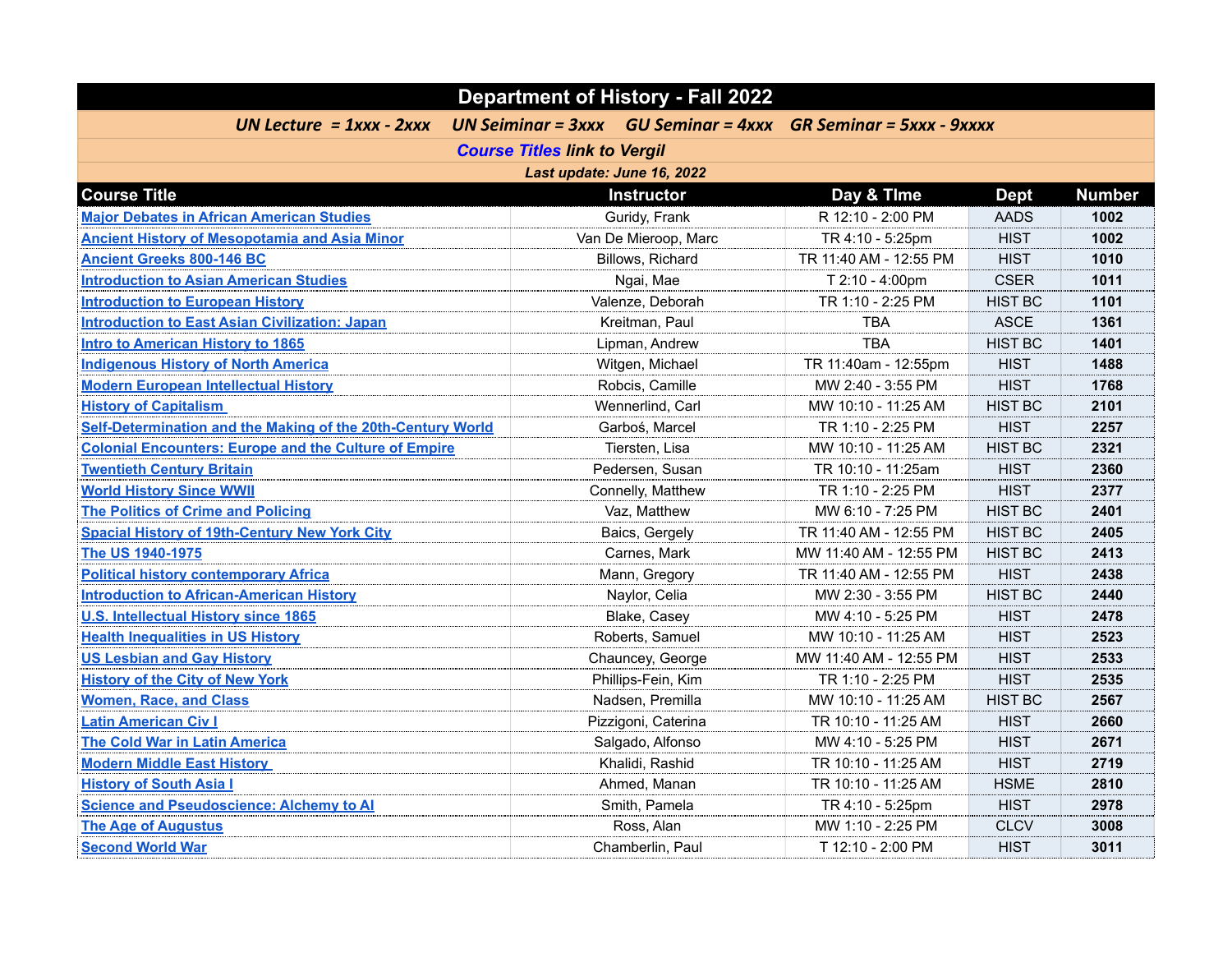| <b>Sexuality and the City</b>                                                                 | Chauncey, George      | T 12:10 - 2:00 PM     | <b>HIST</b>    | 3017     |
|-----------------------------------------------------------------------------------------------|-----------------------|-----------------------|----------------|----------|
| <b>Mobility and Identity in the Roman World</b>                                               | Ramgopal, Sailakshmi  | T 2:10 - 4:00pm       | <b>HIST</b>    | 3023     |
| <b>Composing the Self in Early Modern Europe</b>                                              | Coleman, Charly       | R 10:10 AM - 12:00 PM | <b>HIST</b>    | 3189     |
| <b>Consumer Culture in Modern Europe</b>                                                      | Tiersten, Lisa        | M 2:10 - 4:00 PM      | <b>HIST BC</b> | 3327     |
| <b>Cultural History of Japanese Monsters</b>                                                  | Pflugfelder, Gregory  | MW 6:10 - 7:25 PM     | <b>EAAS</b>    | 3338     |
| <b>London: From Great Wen to World City</b>                                                   | Valenze, Deborah      | W 2:10 - 4:00 PM      | <b>HIST BC</b> | 3360     |
| <b>Research Seminar in History I</b>                                                          | Lipman, Andrew        | W 4:10 - 6:00 PM      | <b>HIST BC</b> | 3391     |
| <b>Immigrant New York</b>                                                                     | Kobrin, Rebecca       | R 2:10 - 4:00pm       | <b>AMHS</b>    | 3462     |
| <b>Making Barnard History</b>                                                                 | McCaughey, Robert     | T 2:10 - 4:00 PM      | <b>HIST BC</b> | 3491     |
| <b>The Struggle for Indigenous Sovereignty</b>                                                | Witgen, Michael       | W 4:10 - 6:00pm       | <b>HIST</b>    | 3502     |
| <b>Surveillance from KGB and NSA to Border Control</b>                                        | Jones, Matthew        | R 12:10 - 2:00 PM     | <b>HIST</b>    | 3515     |
| <b>Columbia and Slavery</b>                                                                   | McCurry, Stephanie    | W 10:10 AM - 12:00 PM | <b>HIST</b>    | 3518     |
| <b>Landscapes of American Modernity, 1880-1940</b>                                            | Blackmar, Elizabeth   | T 10:10 AM - 12:00 PM | <b>HIST</b>    | 3529     |
| <b>Seven Years' War in Global Perspective</b>                                                 | Brown, Christopher    | T 10:10 AM - 12:00 PM | <b>HIST</b>    | 3562     |
| <b>Left and Right in American History</b>                                                     | Phillips-Fein, Kim    | W 10:10 am - 12:00 PM | <b>HIST</b>    | 3571     |
| <b>Mass-Mediated Politics in Modern Latin America</b>                                         | Salgado, Alfonso      | R 4:10 - 6:00 PM      | <b>HIST</b>    | 3621     |
| <b>Seeking Asylum</b>                                                                         | Milanich, Nara        | W 12:10 - 2:00 PM     | <b>HIST BC</b> | 3670     |
| <b>The Islamic City</b>                                                                       | Celik, Zeynep         | R 2:10 - 4:00 PM      | <b>HIST</b>    | 3739     |
| Race, Caste and the University: Ambedkar at Columbia                                          | Rao, Anupama          | W 4:10 - 6:00 PM      | <b>HIST BC</b> | 3825     |
| <b>Senior Thesis Seminar</b>                                                                  | Blackmar, Elizabeth   | W 10:10 AM - 12:00 PM | <b>HIST</b>    | 3838     |
| <b>Senior Thesis Seminar</b>                                                                  | Lightfoot, Natasha    | M 2:10 - 4:00 PM      | <b>HIST</b>    | 3838     |
| <b>Senior Thesis Seminar</b>                                                                  | Stanislawski, Michael | M 2:10 - 4:00 PM      | <b>HIST</b>    | 3838     |
| <b>Senior Thesis Seminar</b>                                                                  | Stephens, Rhiannon    | T 2:10 - 4:00pm       | <b>HIST</b>    | 3838     |
| <b>Colonization/Decolonization</b>                                                            | Jacoby, Karl          | <b>TBA</b>            | <b>CSER</b>    | 3928     |
| <b>Colonization/Decolonization</b>                                                            | Lightfoot, Natasha    | T 2:10 - 4:00 PM      | <b>CSER</b>    | 3928     |
| <b>Gender History and American Film</b>                                                       | Hallett, Hilary       | T 2:10 - 4:00 PM      | <b>AMST</b>    | 3930_001 |
| <b>Approaches to East Asian Studies</b>                                                       | Hymes, Robert         | <b>TBA</b>            | <b>EAAS</b>    | 3990_001 |
| <b>Approaches to East Asian Studies</b>                                                       | Pflugfelder, Gregory  | T 12:10 - 2:00 PM     | <b>EAAS</b>    | 3990_002 |
| <b>Issues in Early Chinese Civilization</b>                                                   | Li, Feng              | T 2:10 - 4:00 PM      | <b>HSEA</b>    | 4027     |
| <b>The World We Have Lost</b>                                                                 | Smith, Pamela         | M 10:10am - 12:00pm   | <b>HIST</b>    | 4101     |
| <b>Crucibles of Modernity: Urban Space and Subjectivity in</b><br><b>Europe's Borderlands</b> | Garboś, Marcel        | W 12:10 - 2:00 PM     | <b>HIST</b>    | 4213     |
| <b>Histories of Urban Crime and Policing in Latin America in</b><br><b>Global Perspective</b> | Chazkel, Amy          | M 4:10 - 6:00 PM      | <b>HIST</b>    | 4277     |
| <b>Nationalism and Revolution in Modern Ireland</b>                                           | Stafford, James       | W 10:10am - 12:00pm   | <b>HIST</b>    | 4397     |
| <b>American Empire</b>                                                                        | Chamberlin, Paul      | R 12:10 - 2:00 PM     | <b>HIST</b>    | 4403     |
| <b>People of the South</b>                                                                    | Fields, Barbara       | T 4:10 - 6:00 PM      | <b>HIST</b>    | 4426     |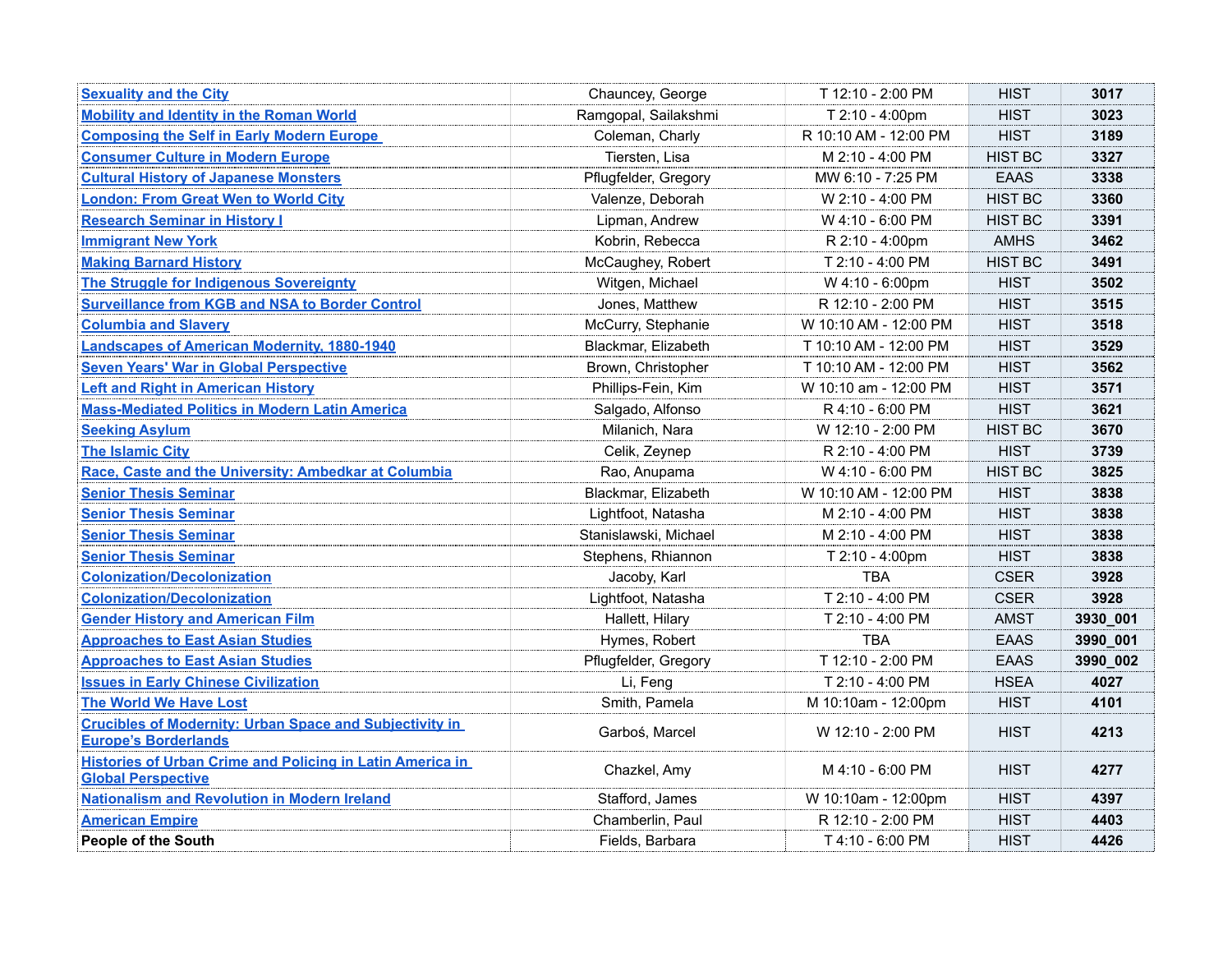| <b>Introduction to Kanbun</b>                                                              | Lurie, David                | TR 10:10 AM - 12:00 PM | <b>JPNS</b> | 4519 |
|--------------------------------------------------------------------------------------------|-----------------------------|------------------------|-------------|------|
| <b>HIV and AIDS in Black America</b>                                                       | Roberts, Samuel             | T 10:10am - 12:00 PM   | <b>HIST</b> | 4571 |
| <b>Rabbis for Historians</b>                                                               | Schwartz, Seth              | R 2:10 - 4:00 PM       | <b>HIST</b> | 4607 |
| A Global History of Jewish Migration and the State                                         | Kobrin, Rebecca             | W 10:10 AM - 12:00 PM  | <b>HIST</b> | 4622 |
| <b>Medieval Franciscans</b>                                                                | Senocak, Neslihan           | R 12:10 - 2:00pm       | <b>HIST</b> | 4699 |
| <b>Modern Arabic Intellectual History</b>                                                  | Elshakry, Marwa             | W 2:10 - 4:00 PM       | <b>HIST</b> | 4714 |
| <b>History of the End of the World</b>                                                     | Connelly, Matthew           | W 10:10 AM - 12:00 PM  | <b>HIST</b> | 4727 |
| <b>French Africa, African France</b>                                                       | Mann, Gregory               | W 10:10 AM - 12:00 PM  | <b>HIST</b> | 4779 |
| <b>Culture and Society of Choson Korea</b>                                                 | Kim, Seong Uk               | M 2:10 - 4:00 PM       | <b>HSEA</b> | 4860 |
| <b>History of Modern China I</b>                                                           | Zelin, Madeline             | TR 4:10 - 5:25pm       | <b>HSEA</b> | 4880 |
| <b>Theoretical Paradigms in Feminist Scholarship</b>                                       | Haley, Sarah                | W 10:10 AM - 12:00 PM  | <b>WMST</b> | 6001 |
| <b>Major Debates in South Asia</b>                                                         | Rao, Anupama                | W 6:10 - 8:00 PM       | <b>HSME</b> | 6056 |
| <b>Ruling Inner Asia from Beijing</b>                                                      | Tuttle, Gray                | <b>TBA</b>             | <b>HSEA</b> | 6100 |
| <b>Chinese Bibliography</b>                                                                | Li, Feng                    | R 2:10 - 4:00 PM       | <b>CHNS</b> | 6510 |
| <b>History of Political Economy</b>                                                        | Force, P. & Wennerlind, C.  | T 2:10 - 4:00 PM       | <b>HIST</b> | 8165 |
| <b>Atlantic History</b>                                                                    | Brown, Christopher          | R 2:10 - 4:00 PM       | <b>HIST</b> | 8176 |
| <b>Interwar Internationalism Reconsidered</b>                                              | Pedersen, Susan             | F 10:10am - 12:00pm    | <b>HIST</b> | 8300 |
| <b>Readings in 20c US History</b>                                                          | Ngai, Mae                   | W 10:10 am - 12:00 pm  | <b>HIST</b> | 8401 |
| Information-Computing-Infrastructure                                                       | Jones, Matthew              | T 10:10 AM - 12:00 PM  | <b>HIST</b> | 8479 |
| <b>Borderlands History</b>                                                                 | Ahmed, M. & Jacoby, K.      | T 4:10 - 6:00 PM       | <b>HIST</b> | 8495 |
| <b>Readings in Early American History</b>                                                  | Farber, Hanah               | M 10:10 AM - 12:00 PM  | <b>HIST</b> | 8501 |
| <b>US, Middle East and the Cold War</b>                                                    | Khalidi, Rashid             | T 2:10 - 4:00 PM       | <b>HIST</b> | 8712 |
| <b>Reading Orientalism</b>                                                                 | Celik, Zeynep               | M 2:10 - 4:00 PM       | <b>HIST</b> | 8731 |
| <b>Historiography of Africa</b>                                                            | Stephens, Rhiannon          | R 2:10 - 4:00 PM       | <b>HIST</b> | 8761 |
| <b>Colloquium on Modern Japanese History</b>                                               | Kreitman, Paul              | <b>TBA</b>             | <b>HSEA</b> | 8839 |
| <b>Historical Method and Craft</b>                                                         | Coleman, C. & Lurie, D.     | W 4:10 - 6:00 PM       | <b>HIST</b> | 8910 |
| <b>Comparative Topics in Religious History: Medieval Europe and</b><br><b>Early Lat Am</b> | Pizzigoni, C. & Senocak, N. | W 10:10 AM - 12:00 PM  | <b>HIST</b> | 8915 |
| <b>Approaches to International &amp; Global History</b>                                    | Guridy, Frank               | W 10:10 AM - 12:00 PM  | <b>HIST</b> | 8930 |
| <b>Approaches to International &amp; Global History</b>                                    | Mazower, Mark               | M 12:10 - 2:00pm       | <b>HIST</b> | 8930 |
| <b>Dissertation Prospectus Writing Workshop</b>                                            | Fields, Barbara             | R 4:10 - 6:00 PM       | <b>HIST</b> | 8991 |
| <b>Literature Humanities I</b>                                                             | Ramgopal, Sailakshmi        | CORE                   | CORE        | 1001 |
| <b>Literature Humanities I</b>                                                             | Stanislawski, Michael       | CORE                   | CORE        | 1001 |
| <b>Literature Humanities I</b>                                                             | Van De Mieroop, Marc        | CORE                   | CORE        | 1001 |
| <b>Primary Texts of Latin American Civilization</b>                                        | Chazkel, Amy                | CORE                   | CORE        | 1020 |
| <b>Contemporary Civilization I</b>                                                         | Billows, Richard            | CORE                   | CORE        | 1101 |
| <b>Contemporay Civilization I</b>                                                          | Robcis, Camille             | MW 10:10 AM - 12:00 PM | CORE        | 1101 |